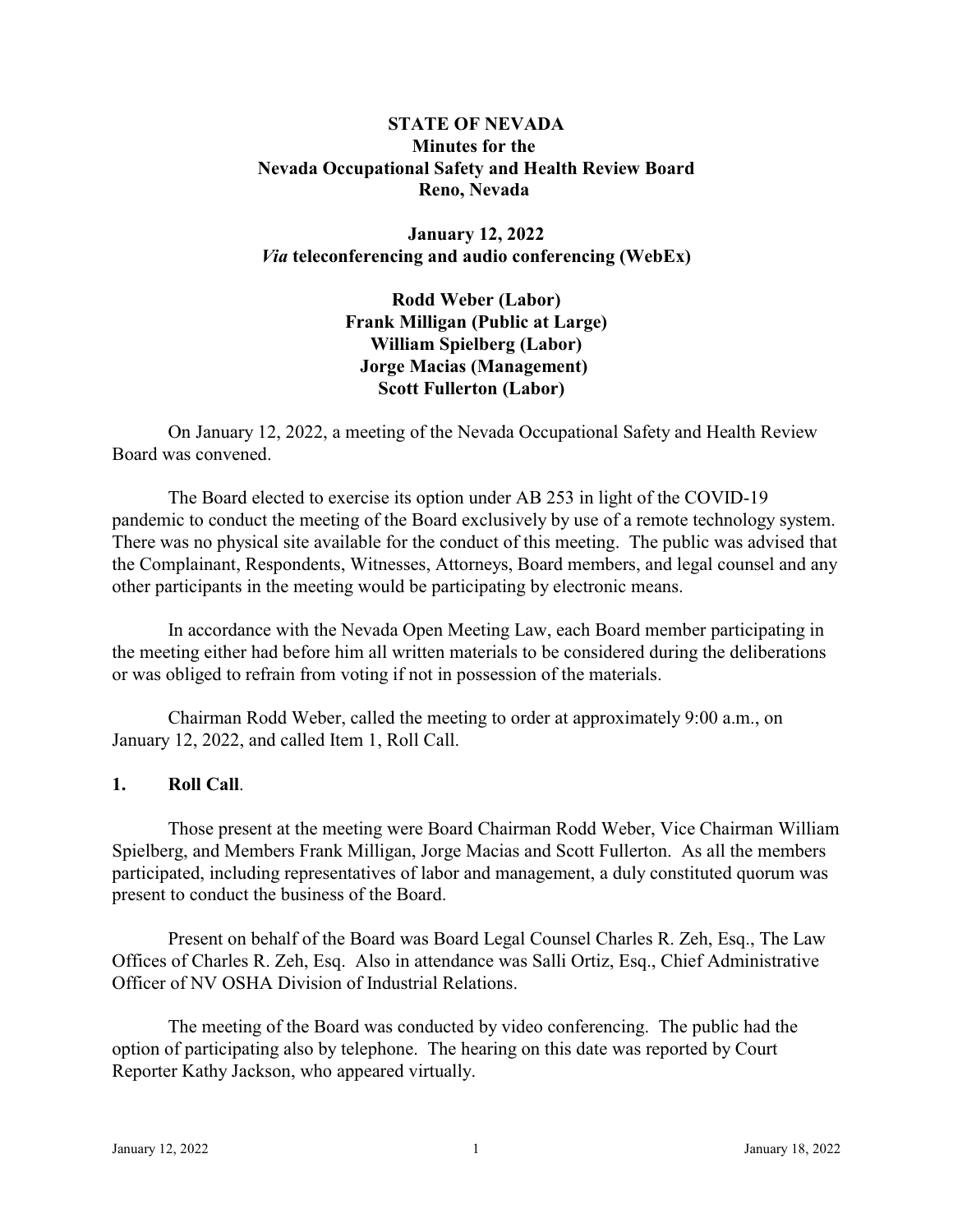The Notice of Meeting was duly provided under Chapter 618 of the Nevada Revised Statutes and in accordance with NRS Chapter 241 of the Nevada Open Meeting Law, as modified or amended through Governor Sisolak's Emergency Directives and AB 253. A copy of the Notice is attached to these Minutes and made a part hereof as though fully set forth herein.

Notice of the meeting was posted or published, electronically or otherwise, consistent with the requirements of the Nevada Open Meeting Law as amended by AB 253.

### **2. Public Comment.**

Chairman Rodd Weber called this item to be heard. No public comment was offered at this stage in the proceedings. Board Legal Counsel advised that his office had received no written public comment as of the commencement of the meeting.

#### **3. Contested Case Hearings.**

Board Chairman Weber asked Board Legal Counsel to set the record with respect to the contested hearings before the Board on this date. Board Counsel advised that with the exception of Breakthru Beverage Nevada, LLC, LV 21-2115, the remaining matters on the Board's stacked docket for contested hearings set to commence on January 12, 2022, were vacated. The only remaining matter to be heard on a contested basis was LV 21-2115, two motions with respect to the conduct of discovery in the this matter. Thus, cases RNO 22-2150, RNO 22-2183, RNO 21- 2150 and RNO 20-2047 were vacated.

The Chairman, therefore, called LV 21-2115 to be heard and asked Board \Counsel to set forth the status of this matter. Board Counsel advised that there were two discovery motions before the Board. One discovery motion involved an application by respondent to take the deposition of Gabriela Katschka. The other motion for discovery was also filed by respondent, where the respondent was seeking to propound a request for production of documents and records and to propound a set of interrogatories to the Complainant, State of Nevada. Each side was given 15 minutes to present their position on each motion. The motions were orally argued. Salli Ortiz, Esq., argued on behalf of the State. Michael Kernstock, Esq., of Peters, Revnew, Kappenman & Anderson, P.A., Minneapolis, Minnesota appeared on behalf of respondent. Respondent sought to withdraw the motion to take the deposition of Ms. Katschka, because of the representation by the State of Nevada that it would not call her to testify during the course of the hearing on this matter. For this motion, the Board determined that it would permit withdrawal of the motion to take the deposition of Ms. Katschka, without prejudice and to renew the motion in the event that the State elected to call her to testify. The withdrawal was also conditioned upon the requirement that if the State elected to call Ms. Katschka to testify it would give respondent notice sufficiently far in advance for the respondent to pursue taking the deposition of Ms. Katschka at that time. It was so moved by Scott Fullerton, seconded by Frank Milligan, the motion was adopted.

# **Vote: 5 in favor of the motion and 0 against the motion.** The motion will be reduced to a written order.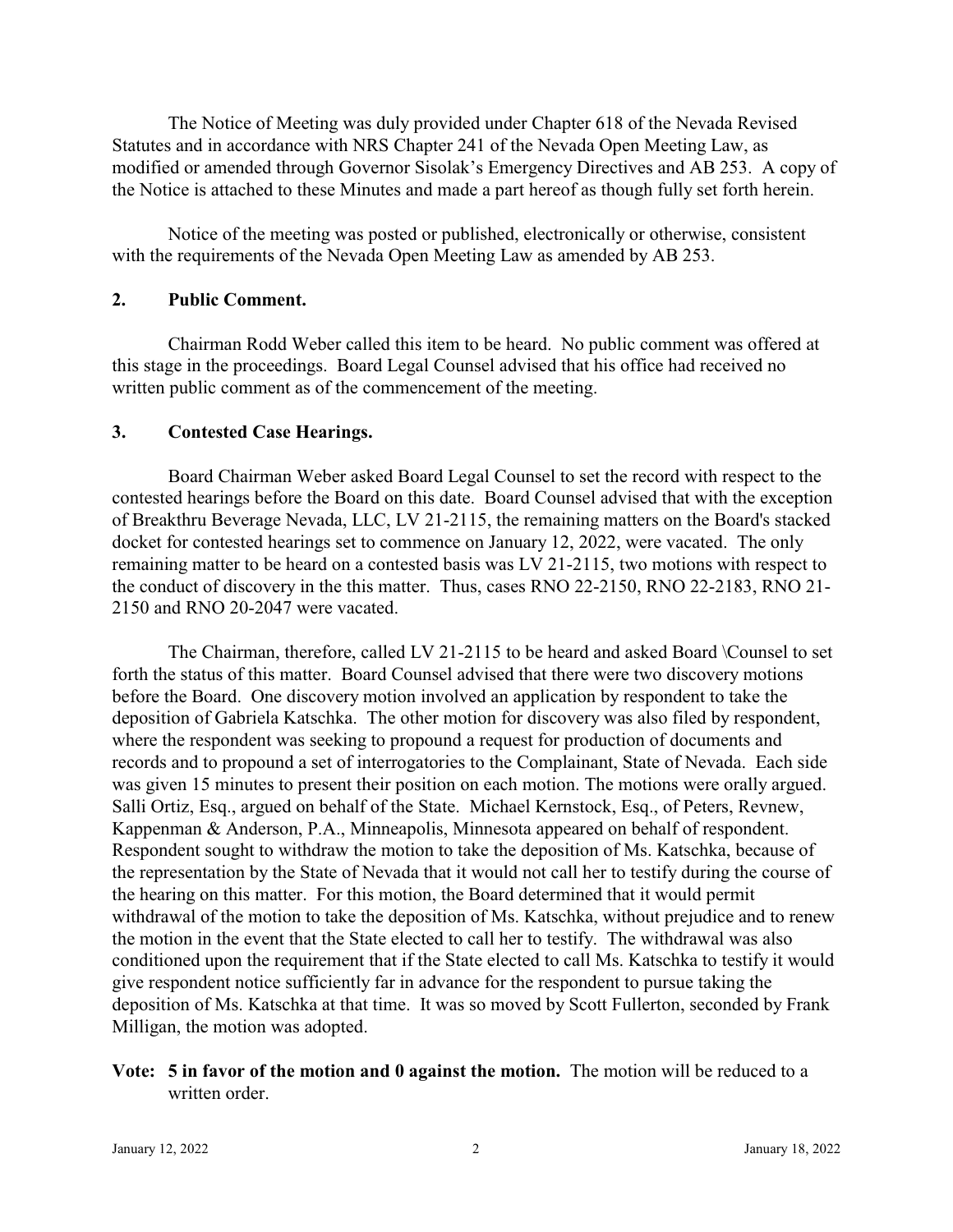As to the second motion, it was a general motion to take discovery in the form of written interrogatories and the request for production of documents and records. No interrogatories had been propounded, only some generalized discussion of the content of interrogatories, the respondent sought to propound if permitted. Similarly, there was some general discussion of the request for production of documents and records but nothing specific to which the Board could evaluate and address. Respondent argued that discovery by interrogatories and request to produce were permitted as a matter of right under the procedures governing Board hearings, particularly relying upon NAC 618.791 and NAC 618.797. Respondent argued further, that if leave was required to proceed with discovery by interrogatory or requests to produce, good cause appeared to support the application for discovery.

The State through Ms. Ortiz argued that good cause was required to conduct discovery matters before the Board, and that respondent had not produced good cause to conduct such discovery.

Board Counsel pointed out that both parties had ignored the controlling regulation, NAC 618.680(2), which states that the Nevada Rules of Civil Procedure govern these proceedings before the Board unless specifically accepted by the regulations and that neither party had identified an exception to NAC 618.680(2) or the Nevada Rules of Civil Procedure which permit discovery by interrogatories, the production of documents and requests for admissions as of right.

After considerable debate concerning the motion, it was moved by Frank Milligan, seconded by Scott Fullerton, to deny the motion of respondent to conduct discovery but without prejudice to respondent's further pursuit of discovery by actually propounding interrogatories and requests for production of documents and records to which the State could then posit its objection it had, if any, at that time. The Motion was adopted.

Vote: 5 in favor and 0 against. The ruling on the motion will be reduced to a written order.

Upon disposition of the Breakthru Beverage matter, the business of contested hearings under Item 3 of the agenda was concluded.

The Chairman then moved to consider the Administrative matters on the Agenda.

Item 4(a). Approval of November 9 and 10, 2021 minutes.

It was moved by William Spielberg, seconded Scott Fullerton, to approve the minutes for November 9/10, 2021, as read. Motion adopted.

Vote: 4-0-1 with Chairman Weber abstaining as he was not present for the meeting of November 9 and 10, 2021.

Item 4(b)i. Consideration of the withdrawal of LV 21-2082, Mountain Rehabilitation Services, Poindexter & Associates, Ltd.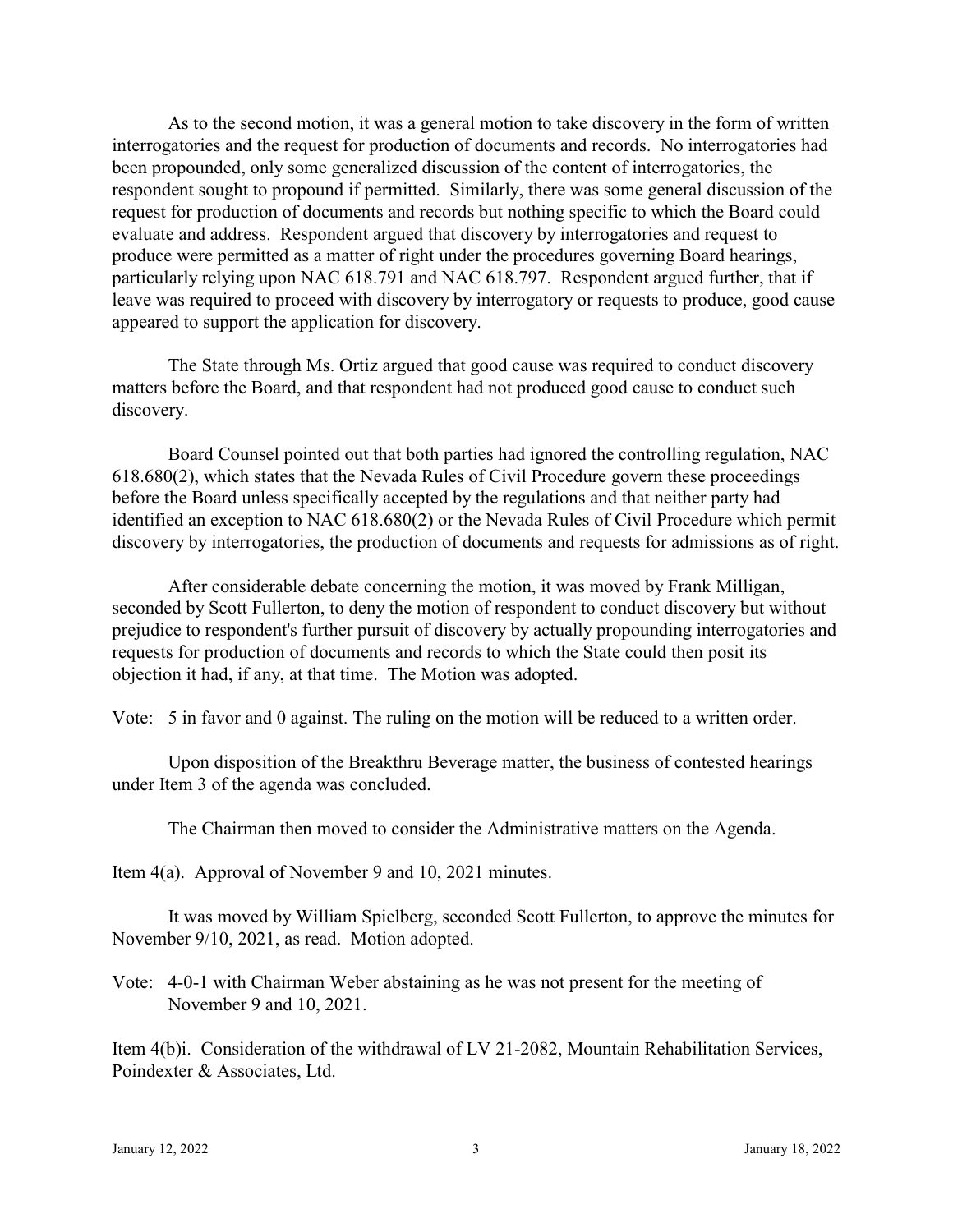It was moved by Frank Milligan, seconded by Jorge Macias, to approve the withdrawal of this claim. Motion adopted.

### Vote: 5-0.

Item 4(b)ii. Consideration of the withdrawal of RNO 20-2035, Production Pattern and Foundry, Co., Inc.

Dan Javinsky appeared on behalf of Production Pattern and Foundry, Co., Inc. and explained the basis by which this matter was allowed to be withdrawn. It was moved by William Spielberg, seconded by Scott Fullerton, to approve the withdrawal of this claim. Motion adopted.

Vote: 5-0.

Item 4(b)iii. LV 18-1943, Brady Linen Service, LLC.

Before the Board on this item was a draft decision, memorializing the disposition of this case by the Board. When the case was heard, Chairman Weber and member Milligan were present. The remaining Board members were not appointed to the Board at the time when the case was heard. The remaining Board members, William Spielberg, Jorge Macias and Scott Fullerton reviewed the transcripts of the hearing, the exhibits and the pleadings and were, therefore, eligible according to NRS 233B.124 (read record) to participate in the disposition of this matter.

The only issue before the Board was whether the draft decision was consistent with the action taken by the Board. It was moved by Frank Milligan, seconded by Jorge Macia, to approve the written decision as consistent with the action taken by the Board during the course of the hearing on this matter and to adopt the draft as the final decision of the Board. Motion adopted.

Vote:  $5-0$ .

Item 4(c). General Administration and/or procedural issues.

Board Chairman called this item to be heard.

Item 4(c)i. General matters of import to Board members.

There was none.

Item 4(c)ii. Old and New Business.

There was none.